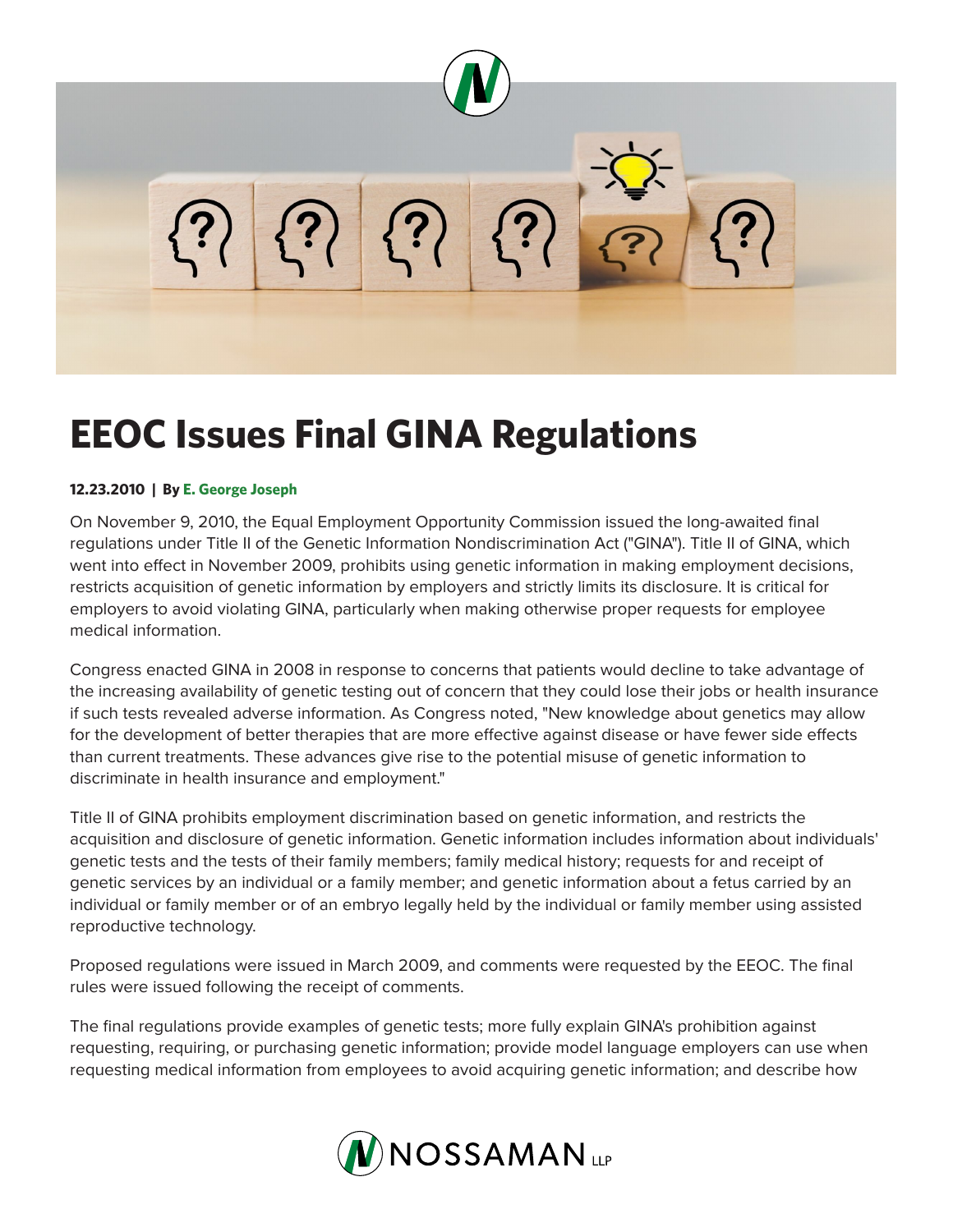GINA applies to genetic information obtained via electronic media, including websites and social networking sites.

The Commission has also issued two question-and-answer documents on the final GINA regulations, one of which is aimed at helping small businesses comply with the law. Links to the regulations and to the questions-and-answers are on EEOC's website. Although the question-and-answer documents are geared to small employers, it is a valuable resource for all employers, as it provides a helpful overview of GINA's requirements and its impact on employers generally.

## **Summary of Key Provisions**

## *Purpose*

The EEOC clarified three major points concerning Title II's purpose: (1) whether intent to acquire genetic information is required in order to establish a violation, (2) what is the scope of violative acquisitions and (3) to what status of an individual does the law apply.

Intent. In response to comments that disagreed with the characterization of Title II as prohibiting the "deliberate acquisition" of genetic information, the final rule provides that no specific intent to acquire genetic information is required in order to establish a violation. In reaching this conclusion, the EEOC agreed with comments that a covered entity violates GINA by engaging in acts that present a heightened risk of acquiring genetic information, even without a specific intention to do so, such as when they fail to inform an individual from whom they have requested documentation about a manifested disease or disorder not to provide genetic information or when they access sources of information (e.g., certain types of databases, Web sites, or social networking sites) that are likely to contain genetic information about individuals.

Scope of Violative Acquisitions. The Commission also explained the scope of acquisitions that violate Title II, specifically clarifying that not every acquisition of genetic information violates GINA, and, accordingly, the regulations now simply indicate that Title II of GINA restricts requesting, requiring, or purchasing genetic information.

Status of Individual. The final rule makes clear that it does not apply to actions of a covered entity that do not pertain to an individual's status as an employee, member of a labor organization, or participant in an apprenticeship program.

## *What Is a Request For Genetic Information?*

GINA generally prohibits employers from requesting, requiring, or purchasing" genetic information from an individual or a family member of the individual. The final regulations define the term "request" broadly, explaining that it "includes conducting an Internet search on an individual in a way that is likely to result in a covered entity obtaining genetic information; actively listening to third-party conversations or searching an individual's personal effects for the purpose of obtaining genetic information; and making requests for information about an individual's current health status in a way that is likely to result in a covered entity obtaining genetic information."

#### *Passive Acquisitions/Inadvertent Disclosure*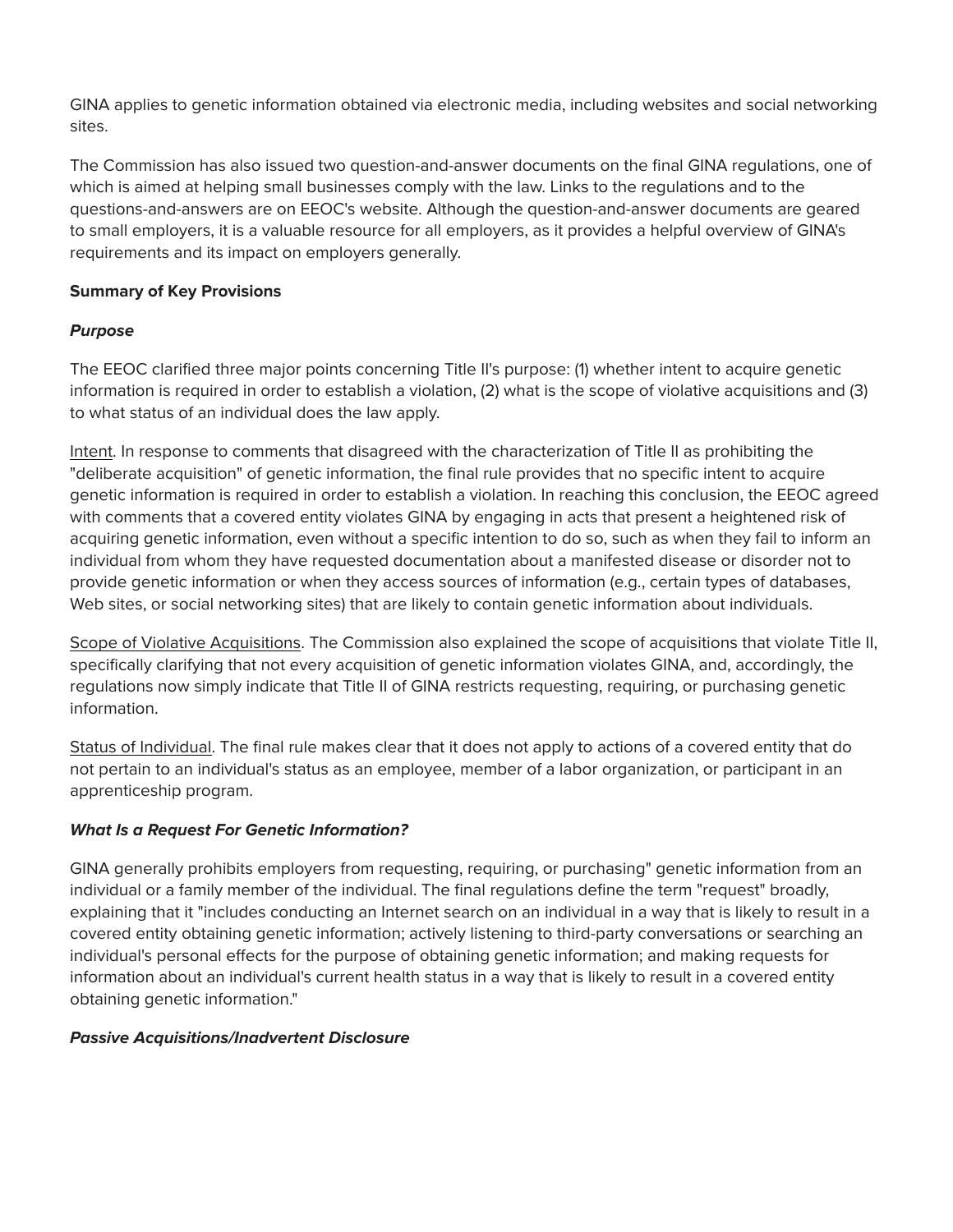Notwithstanding this broad definition, the regulations also recognize that Congress intended certain "passive acquisitions" of genetic information to be exceptions to the rule prohibiting acquisition. In this regard, the regulations provide that a covered entity that inadvertently requests or requires family medical history from an individual does not violate GINA. The EEOC notes that Congress intended this exception to address what it called the "water cooler problem" in which an employer unwittingly receives otherwise prohibited genetic information in the form of family medical history through casual conversations with an employee or by overhearing conversations among co-workers. Although the language of this exception in GINA specifically refers to family medical history, the Commission believes that it is consistent with Congress's intent to extend the exception to any genetic information that an employer inadvertently acquires.

## *Requests For Medical Information*

A significant number of comments expressing concern about GINA's application to a covered entity's request for medical information that results in the receipt of genetic information that was not requested. Civil rights groups, groups promoting genetic research, and others argued that covered entities will obtain a great deal of genetic information through general requests for medical information if they are not required to affirmatively indicate that genetic information should not be provided. In response to these comments and to facilitate compliance with the law, the EEOC added language to the final rule indicating that when a covered entity warns anyone from whom it requests health-related information not to provide genetic information, the covered entity may take advantage of a specified exception if it nevertheless receives genetic information. This "safe harbor" exception provides that any receipt of genetic information in response to a lawful request for medical information will be deemed inadvertent and not in violation of GINA if the request contained such a warning. The regulations provide language that can be used to provide such notice.

## *Family and Medical Leave Act*

GINA recognizes that individuals requesting leave to care for a seriously ill family member under the Family and Medical Leave Act (FMLA) or similar state or local law will be required to provide family medical history (for example, when completing the certification form required by the FMLA)<sup>1</sup>. A covered entity that receives family medical history under these circumstances would not violate GINA. This exception is needed because, unlike the situations discussed under the inadvertent acquisition exception, the receipt of genetic information in these circumstances is not inadvertent. By asking the employee to provide the information required by the FMLA certification form or similar state or local laws when seeking leave to care for a seriously ill family member, a covered entity is requesting family medical history from the employee. It is important to note that family medical history received from individuals requesting leave pursuant to the FMLA, similar state or local laws, or company policies, is still subject to GINA's confidentiality requirements and must be placed in a separate medical file and treated as a confidential medical record.

## *Wellness Programs*

GINA permits covered entities to acquire genetic information where health or genetic services are offered by the employer, including such services offered as part of a wellness program, if the covered entity meets specific requirements, including a requirement that participation in the program be knowing and voluntary. Comments to the proposed regulations raised the issue of whether "voluntary" participation included situations where an employer offers financial or other incentives to participate in the program.